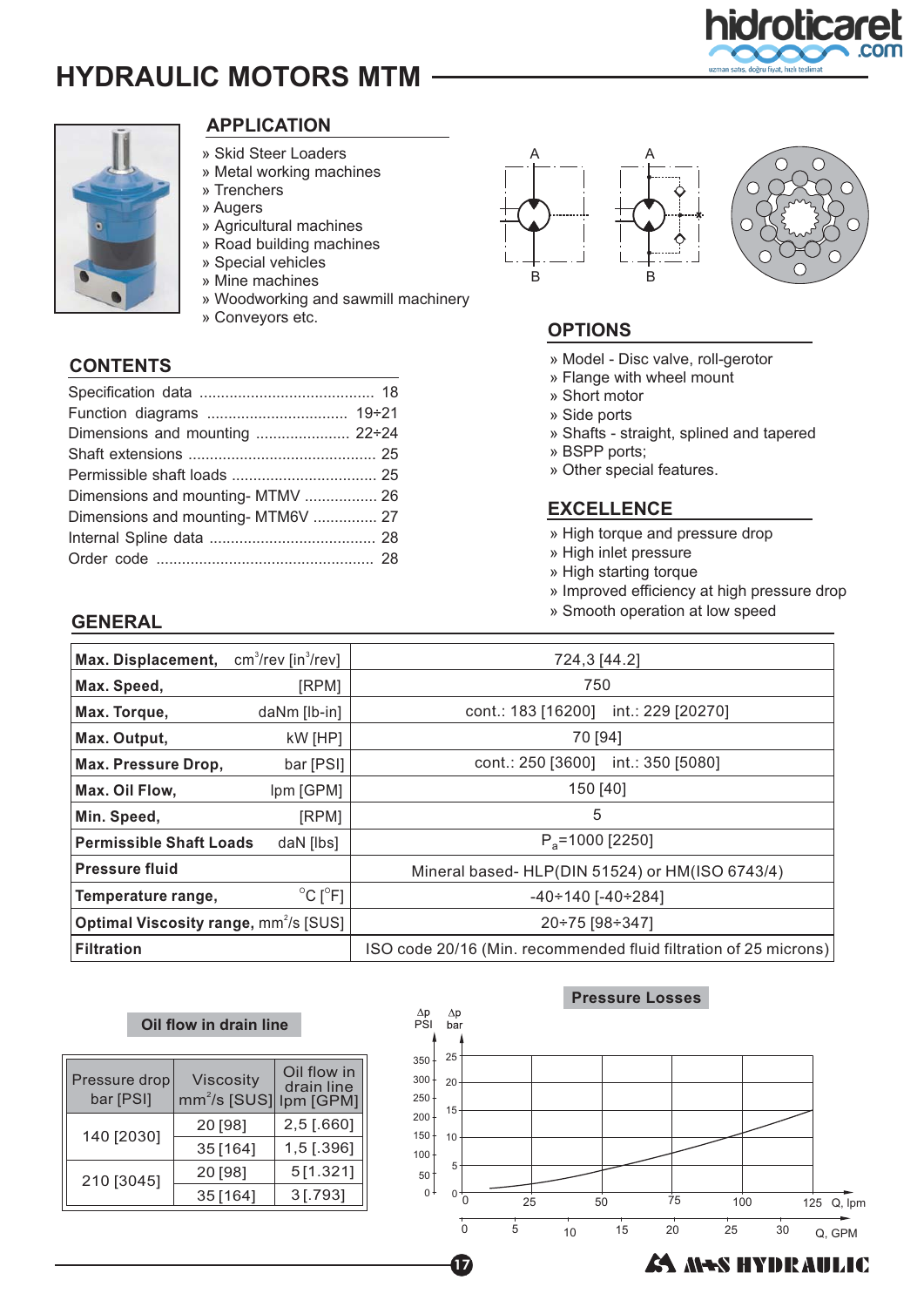# **SPECIFICATION DATA**

|                                             | <b>Type</b> |                   | <b>MTM</b><br>200   | <b>MTM</b><br>250       | <b>MTM</b><br>315 | <b>MTM</b><br>400 | <b>MTM</b><br>470 | <b>MTM</b><br>500 | <b>MTM</b><br>630                                                                       | <b>MTM</b><br>725                                                                               |
|---------------------------------------------|-------------|-------------------|---------------------|-------------------------|-------------------|-------------------|-------------------|-------------------|-----------------------------------------------------------------------------------------|-------------------------------------------------------------------------------------------------|
| Displacement,                               |             |                   | 201,4               | 251,8                   | 326,3             | 410,9             | 475               | 523,6             | 631,2                                                                                   | 724                                                                                             |
| cm <sup>3</sup> /rev [in <sup>3</sup> /rev] |             |                   | [12.29]             | [15.36]                 | [19.9]            | [25.06]           | [28.97]           | [31.95]           | [38.52]                                                                                 | [44.2]                                                                                          |
| Max. Speed,                                 | Cont.       |                   | 625                 | 500                     | 380               | 305               | 260               | 240               | 190                                                                                     | 170                                                                                             |
| [RPM]                                       | $Int.*$     |                   | 750                 | 600                     | 460               | 365               | 315               | 285               | 230                                                                                     | 215                                                                                             |
| Max. Torque                                 | Cont.       |                   | 72[6375]            | 90[7965]                |                   |                   |                   |                   |                                                                                         | 116[10265] 147[13010] 171[15135] 172[15225] 183[16200] 160[14160]                               |
| daNm [lb-in]                                | $Int.*$     |                   |                     |                         |                   |                   |                   |                   |                                                                                         | 102[9030] 128[11330] 163[14425] 206[18232] 215[16030] 215[16030] 229[20270] 192[17000]          |
|                                             | Peak**      |                   |                     |                         |                   |                   |                   |                   |                                                                                         | 115[10180]144[12745] 186[16460]235[20800] 240[21240] 240[21240] 274[24250] 240[21240]           |
| Max. Output                                 | Cont.       |                   | 41 [55]             | 41 [55]                 | 41 [55]           | 41 [55]           | 41 [55]           | 37,5[50]          | 28 [37,5]                                                                               | 26 [35]                                                                                         |
| kW [HP]                                     | $Int.*$     |                   | 70 [94]             | 70 [94]                 | 70 [94]           | 70 [94]           | 55 [74]           | 51 [68]           | 42 [56]                                                                                 | 40 [54]                                                                                         |
| <b>Max. Pressure Drop</b>                   | Cont.       |                   | 250[3600] 250[3600] |                         | 250[3600]         | 250[3600]         | 250[3600]         |                   | 230[3340] 200[2900]                                                                     | 160[2320]                                                                                       |
| bar [PSI]                                   | Int.*       |                   | 350[5080]           | 350[5080]               | 350[5080]         | 350[5080]         | 315[4570]         |                   | 280[4060] 250[3625]                                                                     | 210[3045]                                                                                       |
|                                             | Peak**      |                   |                     | 400[5800] 400[5800]     | 400[5800]         | 400[5800]         | 350[5080]         | 320[4640]         | 300[4350]                                                                               | 260[3770]                                                                                       |
| Max. Oil Flow                               | Cont.       |                   | 125[33]             | 125[33]                 | 125[33]           | 125[33]           | 125[33]           | 125[33]           | 125[33]                                                                                 | 125[33]                                                                                         |
| Ipm [GPM]                                   | $Int.*$     |                   | 150[40]             | 150[40]                 | 150[40]           | 150[40]           | 150[40]           | 150[40]           | 150[40]                                                                                 | 150[40]                                                                                         |
| <b>Max. Inlet Pressure</b>                  | Cont.       |                   | 270[3920]           | 270[3920]               | 270[3920]         | 270[3920]         | 270[3920]         |                   | 270[3920] 270[3920]                                                                     | 270[3920]                                                                                       |
| bar [PSI]                                   | $Int.*$     |                   |                     | 370[5370] 370[5370]     | 370[5370]         | 370[5370]         | 370[5370]         |                   | 370[5370] 370[5370]                                                                     | 370[5370]                                                                                       |
|                                             | Peak**      |                   |                     | 420[6100] 420[6100]     | 420[6100]         | 420[6100]         | 420[6100]         |                   | 420[6100] 420[6100]                                                                     | 420[6100]                                                                                       |
| <b>Max. Return Pressure</b>                 | Cont.       | 0-100 RPM         | 75 [1100]           | 75 [1100]               | 75 [1100]         | 75 [1100]         | 75 [1100]         | 75 [1100]         | 75 [1100]                                                                               | 75 [1100]                                                                                       |
| without Drain Line or                       |             | Cont. 100-300 RPM | 40 [580]            | 40 [580]                | 40 [580]          | 40 [580]          | 40 [580]          | 40 [580]          | 40 [580]                                                                                | 40 [580]                                                                                        |
| <b>Max. Pressure</b>                        | Cont.       | >300 RPM          | 20 [290]            | 20 [290]                | 20 [290]          | 20 [290]          | 20 [290]          |                   |                                                                                         |                                                                                                 |
| in Drain Line, bar [PSI]                    | Int.*       | 0-max. RPM        | 75 [1100]           | 75 [1100]               | 75 [1100]         | 75 [1100]         | 75 [1100]         | 75 [1100]         | 75 [1100]                                                                               | 75 [1100]                                                                                       |
| <b>Max. Return Pressure</b>                 | Cont.       |                   |                     |                         |                   |                   |                   |                   |                                                                                         | 140 [2000] 140 [2000] 140 [2000] 140 [2000] 140 [2000] 140 [2000] 140 [2000] 140 [2000]         |
| with Drain Line                             | $Int.*$     |                   |                     |                         |                   |                   |                   |                   |                                                                                         | 175 [2500] 175 [2500] 175 [2500] 175 [2500] 175 [2500] 175 [2500] 175 [2500] 175 [2500]         |
| bar [PSI]                                   | Peak**      |                   |                     |                         |                   |                   |                   |                   | 210 [3000] 210 [3000] 210 [3000] 210 [3000] 210 [3000] 210 [3000] 210 [3000] 210 [3000] |                                                                                                 |
| <b>Max. Starting Pressure with</b>          |             |                   |                     |                         |                   |                   |                   |                   |                                                                                         |                                                                                                 |
| <b>Unloaded Shaft, bar [PSI]</b>            |             | 6 [90]            | 6 [90]              | 6 [90]                  | 6 [90]            | 6 [90]            | 6 [90]            | 6 [90]            | 6 [90]                                                                                  |                                                                                                 |
| Min. Starting Torque daNm [lb-in]           |             |                   | 60[5310]            | 75[6640]                | 97[8585]          |                   |                   |                   | 122[10800] 142[12570] 143[12655] 145[12830] 148[13100]                                  |                                                                                                 |
| Min. Speed***, [RPM]                        |             |                   | 5                   | 5                       | 5                 | 5                 | 5                 | 5                 | 5                                                                                       | 5                                                                                               |
| Weight, kg [lb]                             | MTM         |                   |                     | 26,9 [59.3] 27,3 [60.2] | 28,1 [62]         | 29 [64]           |                   |                   | 29,7 [65.5] 30,2 [66.6] 29,7 [65.5]                                                     | 31 [68.4]                                                                                       |
|                                             | <b>MTMW</b> |                   |                     |                         |                   |                   |                   |                   |                                                                                         | 27,4 [60.4] 27,8 [61.3] 28,6 [63.1] 29,5 [65.1] 30,2 [66.6] 30,7 [67.7] 30,2 [66.6] 31,5 [69.5] |
|                                             | <b>MTMV</b> |                   |                     |                         |                   |                   |                   |                   |                                                                                         | 15,7 [34.6] 16,1 [35.5] 16,9 [37.3] 17,8 [39.3] 18,5 [40.8] 19 [41.9] 18,5 [40.8] 19,8 [43.7]   |

\* Intermittent operation: the permissible values may occur for max. 10% of every minute.

\*\* Peak load: the permissible values may occur for max. 1% of every minute.

\*\*\* For speeds lower than given, consult factory or your regional manager.

- 1. Intermittent speed and intermittent pressure must not occur simultaneously.
- 2. Recommended filtration is per ISO cleanliness code 20/16. A nominal filtration of 25 micron or better.
- 3. Recommend using a premium quality, anti-wear type mineral based hydraulic oil, HLP(DIN51524) or HM(ISO6743/4). If using synthetic fluids consult the factory for alternative seal materials.
- 4. Recommended minimum oil viscosity 70 SUS [13 mm<sup>2</sup>/s] at 50°C [122°F].
- 5. Recommended maximum system operating temperature is 82°C [180°F].
- 6. To assure optimum motor life fill with fluid prior to loading and run at moderate load and speed for 10-15 minutes.



**A NES HYDRAULIC**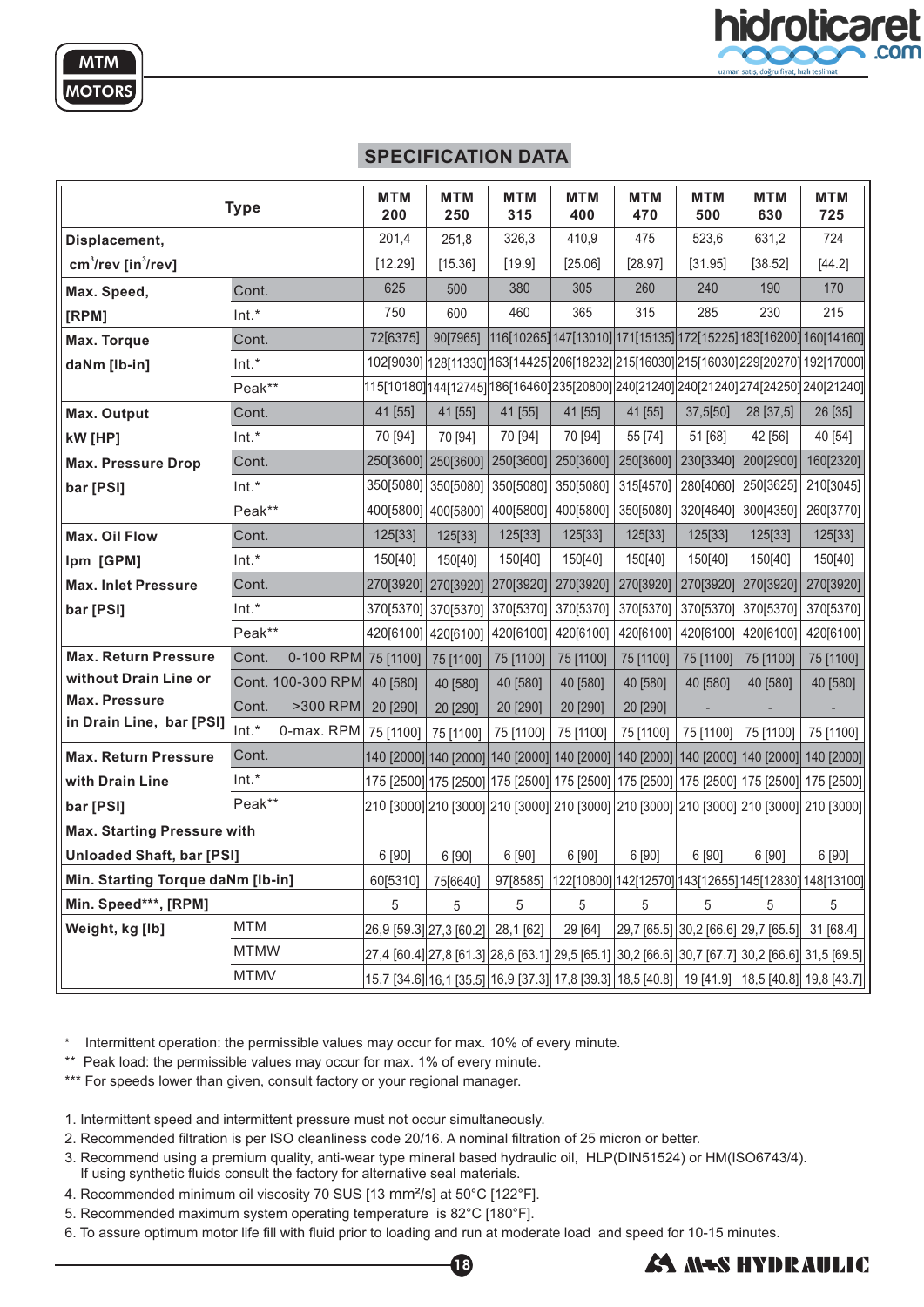



### **FUNCTION DIAGRAMS**



The function diagrams data was collected at back pressure 5÷10 bar (72.5PSI÷145PSI) and oil with viscosity of 32 mm²/s [150SUS] at 50° C [122 $^{\rm o}$ F].

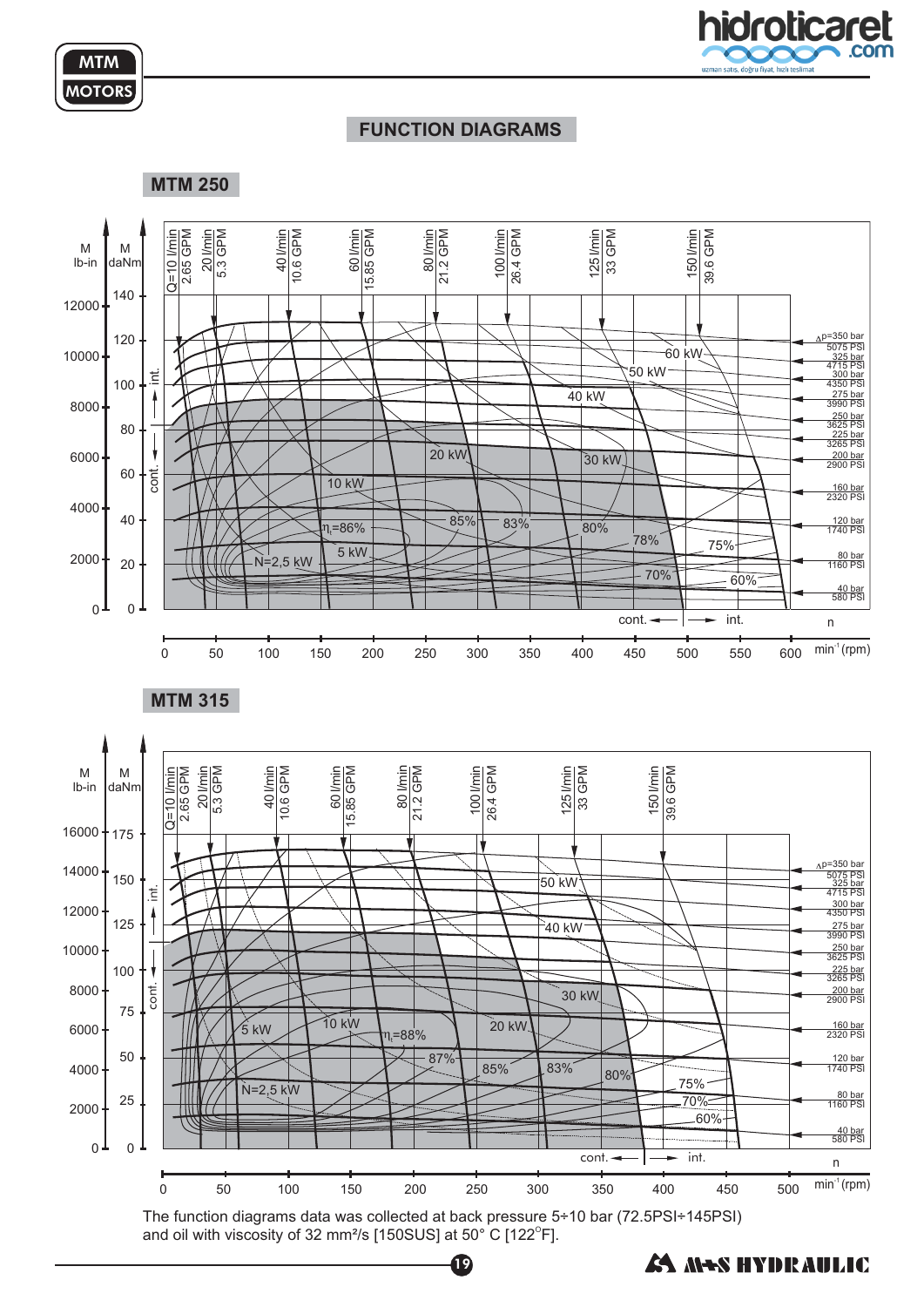



### **FUNCTION DIAGRAMS**



and oil with viscosity of 32 mm²/s [150SUS] at 50° C [122 $^{\rm o}$ F].

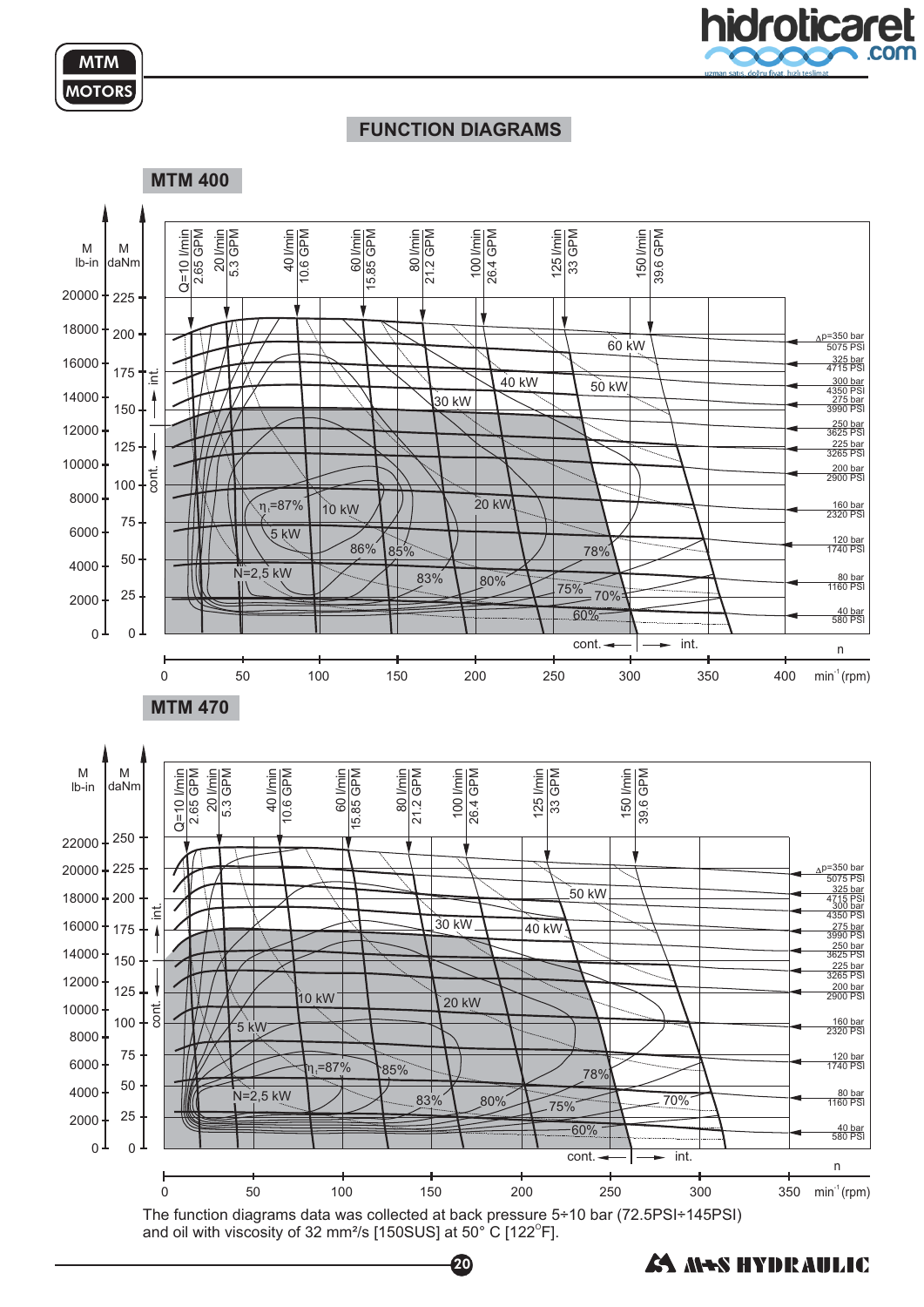



### **FUNCTION DIAGRAMS**



and oil with viscosity of 32 mm²/s [150SUS] at 50° C [122 $^{\rm o}$ F].

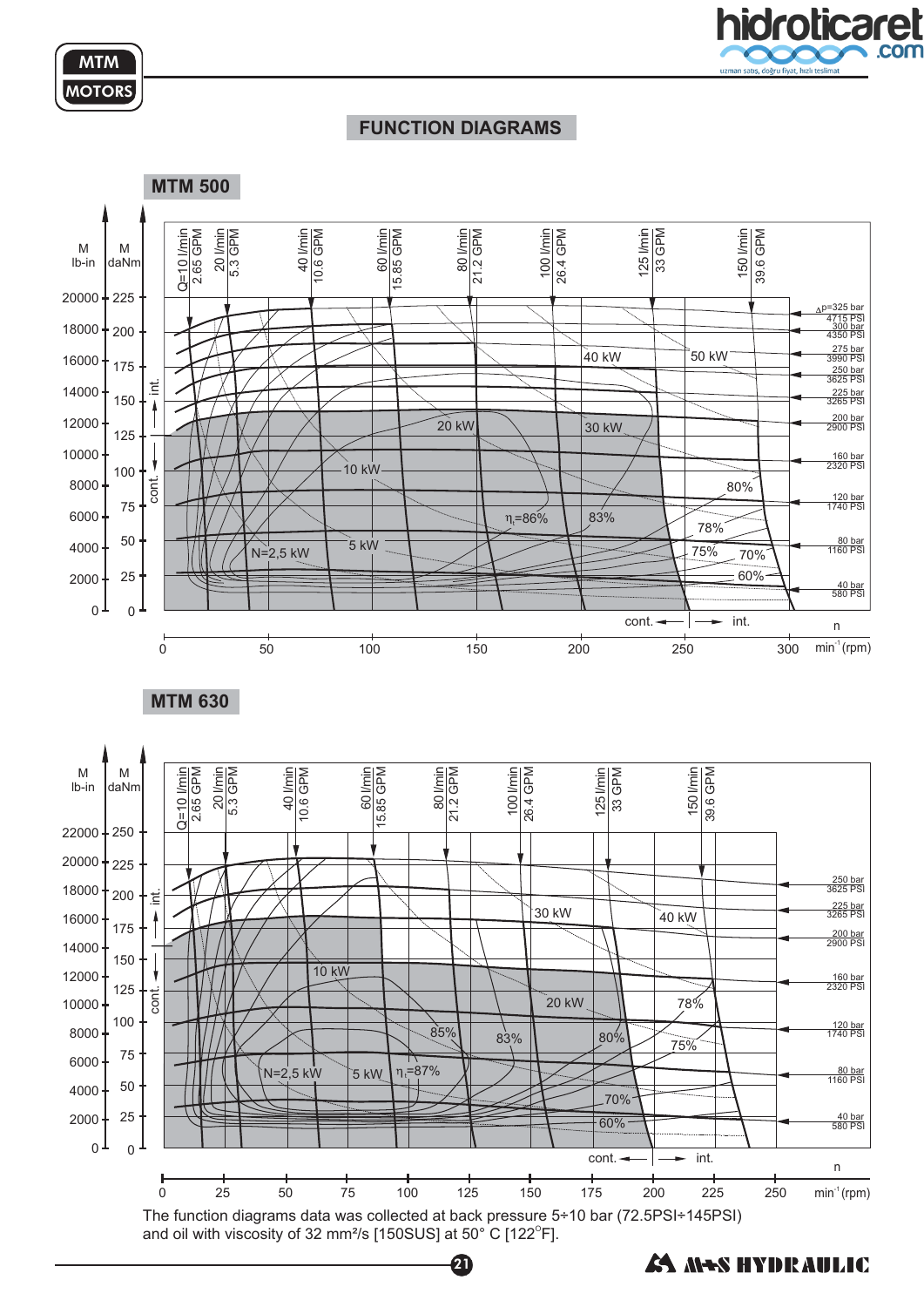

mm [in]

A NS HYDRAULIC



### **DIMENSIONS AND MOUNTING DATA - MTM and MTMC**



22

Port A Pressurized - CW Port **B** Pressurized - CCW Viewed from Shaft End

Port A Pressurized - CCW Port **B** Pressurized - CW Viewed from Shaft End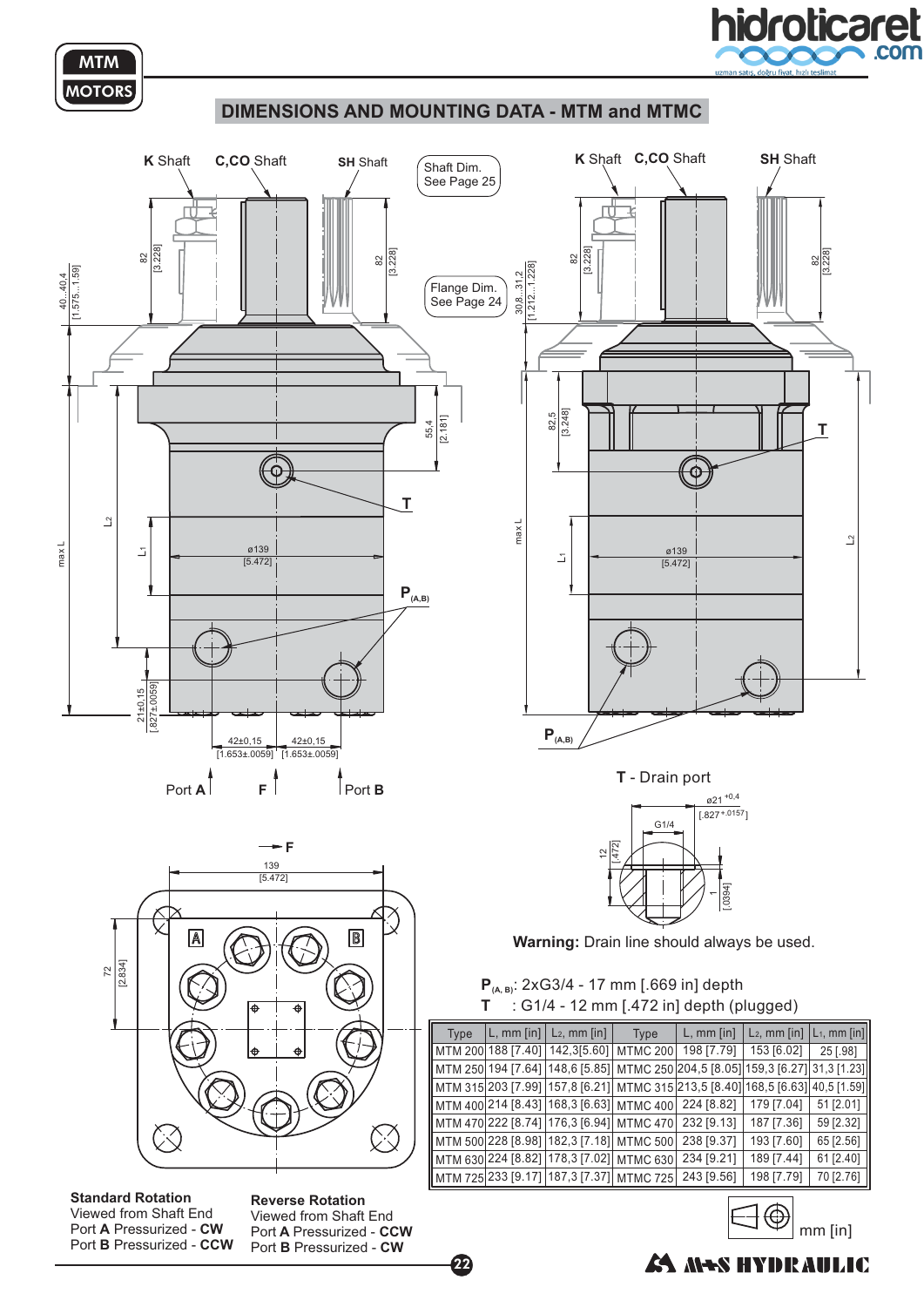



### **DIMENSIONS AND MOUNTING DATA - MTMW**



**Warning:** Drain line should always be used.

: 2xG3/4 - 17 mm [.669 in] depth : G1/4 - 12 mm [.472 in] depth (plugged) **P T (A, B)**

**Standard Rotation** Port A Pressurized - CW Port **B** Pressurized - CCW Viewed from Shaft End

**Reverse Rotation** Port A Pressurized - CCW Port **B** Pressurized - CW Viewed from Shaft End

23

| Type            | $L,$ mm $[$ in $]$ | $L_1$ , mm [in] | $L_2$ , mm [in] $\vert$ $L_3$ , mm [in] |
|-----------------|--------------------|-----------------|-----------------------------------------|
| <b>MTMW 200</b> | 129 [5.08]         | 25 [.98]        | 83,8 [3.30] 111,1 [3.37]                |
| MTMW 250        | 135 [5.32]         | 31,3 [1.23]     | 90,1 [3.55] 117,4 [4.62]                |
| MTMW 315        | 144 [5.67]         | 40,5 [1.59]     | 99,3 [3.91] 126,6 [4.98]                |
| MTMW 400        | 155 [6.10]         | 51 [2.01]       | 109,8 [4.32] 137,1 [5.40]               |
| MTMW 470        | 163 [6.42]         | 59 [2.32]       | 117,8 [4.64] 145,1 [5.71]               |
| MTMW 500        | 169 [6.65]         | 65 [2.56]       | 123,8 [4.87] 151,1 [5.95]               |
| MTMW 630        | 165 [6.50]         | 61 [2.40]       | 119,8 [4.72] 147,1 [5.79]               |
| MTMW 725        | 174 [6.85]         | 70 [2.76]       | 128,8 [5.07] 156,1 [6.15]               |



# A MAS HYDRAULIC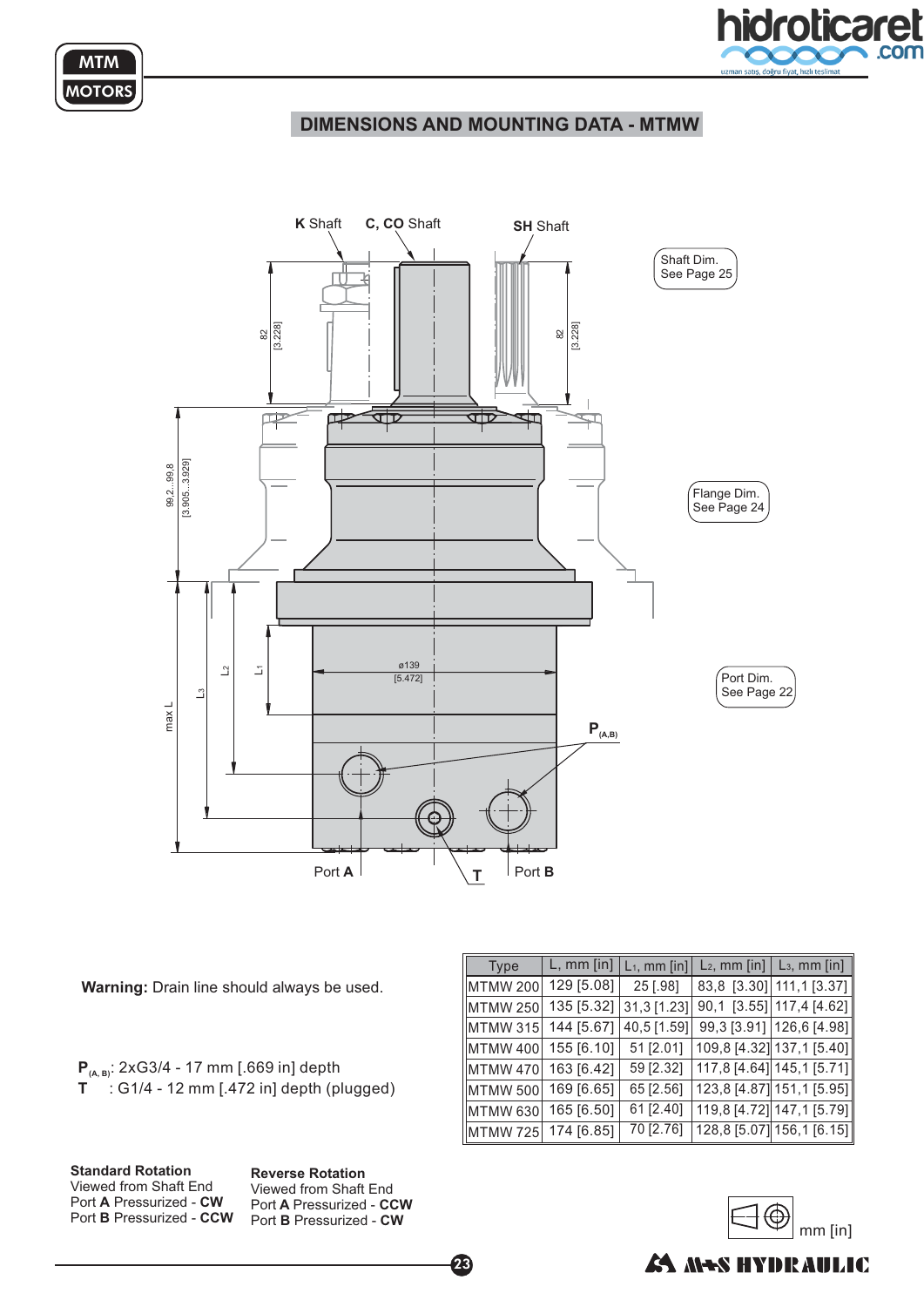



# **MOUNTING**

4-Bolt flange spigot diameter ø160 mm [6.3 in] - BC ø200 [7.874 in] mm





**C** 4-Bolt flange spigot diameter ø125 mm [4.921 in] - BC ø160 mm [6.3 in]



**W** 4-Bolt flange, Wheel Motor spigot diameter ø160 mm [6.3 in] - BC ø200 mm [7.874 in]

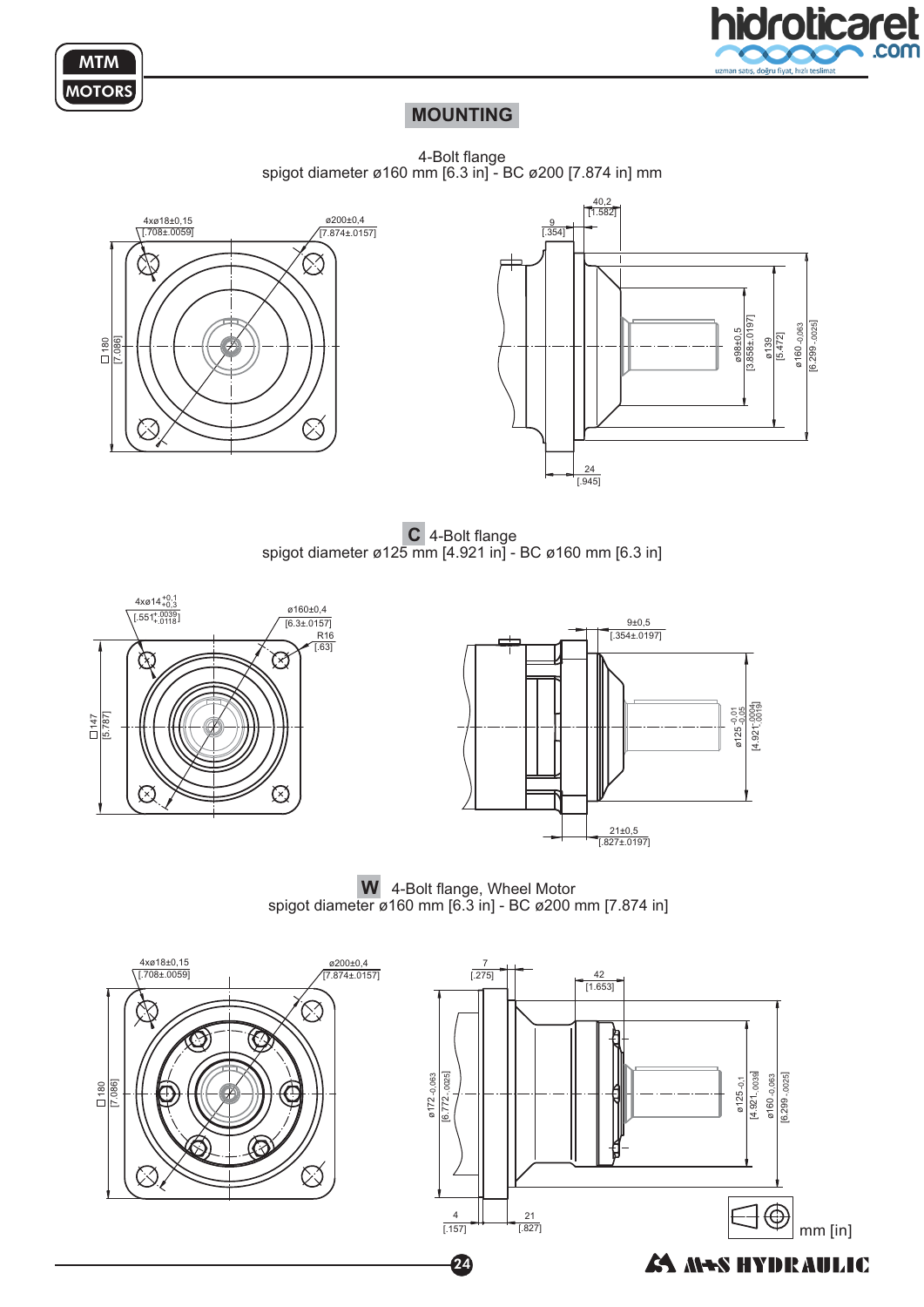



# **SHAFT EXTENSIONS**

C - ø40 straight, Parallel key A12x8x70 DIN 6885 Max. Torque 132,8 daNm [11755 lb-in]



**CO**-ø1½" straight, Parallel key  $\frac{3}{8}$ 'x  $\frac{3}{8}$ 'x 2¼" BS46 Max. Torque 132,8 daNm [11755 lb-in]



SH - ø1½" splined 17T, DP 12/24 ANSI B92.1-1976 Max. Torque 132,8 daNm [11755 lb-in]



**K** - tapered 1:10, Parallel key B12x8x28 DIN 6885 Max. Torque 210,7 daNm [18650 lb-in]



### **PERMISSIBLE SHAFT LOADS**

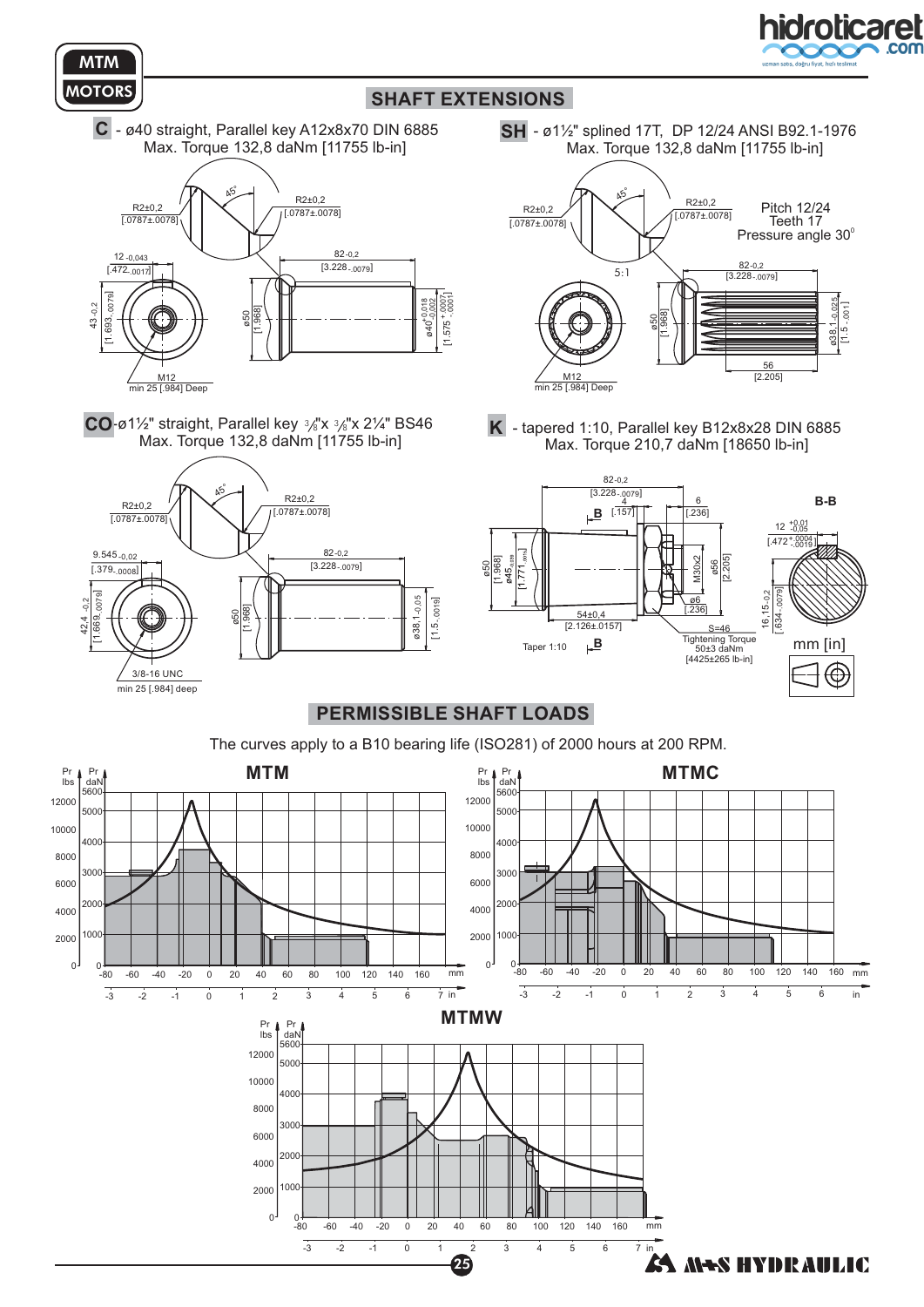

# **DIMENSIONS AND MOUNTING DATA - MTMV**





 $\bigoplus$ mm [in]

**Warning:** Drain line should always be used.

: 2xG3/4 - 17 mm[.669 in] depth **P (A, B)** : G1/4 12 mm [.472 in] depth (plugged) **T**

**Standard Rotation** Port A Pressurized - CW Port **B** Pressurized - CCW Viewed from Shaft End

**Reverse Rotation** Port A Pressurized - CCW Port **B** Pressurized - CW Viewed from Shaft End

| <b>Type</b> | $L,$ mm $[$ in $]$   | $L_1$ , mm [in]                | $L2$ , mm [in]             | $L_3$ , mm [in] |
|-------------|----------------------|--------------------------------|----------------------------|-----------------|
|             | MTMV 200 151 [5.945] | 25 [.98]                       | 106,5 [4.193] 27,8 [1.094] |                 |
|             | MTMV 250 157 [6.181] | $\vert 31, 3 \vert 1.23 \vert$ | 112,8 [4.441] 26,5 [1.043] |                 |
|             | MTMV 315 167 [6.575] | 40,5 1.59                      | 122,0 [4.803] 22,3 [.878]  |                 |
|             | MTMV 400 177 [6.968] | 51 [2.01]                      | 132,5 [5.217] 21,8 [.858]  |                 |
|             | MTMV 470 185 [7.283] | 59 [2.32]                      | 140,5 [5.531] 23,8 [.937]  |                 |
|             | MTMV 500 191 [7.520] | 65 [2.56]                      | 146,5 [5.768] 27,8 [1.094] |                 |
|             | MTMV 630 187 [7.362] | 61 [2.40]                      | 142,5 [5.610] 21,8 [.858]  |                 |
|             | MTMV 725 196 [7.717] | 70 [2.76]                      | 151,5 [5.965] 22,8 [.898]  |                 |

# **DIMENSIONS OF THE ATTACHED COMPONENT**



26

**F:** Oil circulation hole

9xM12-30 mm [1.181 in] depth, 400, ø110±0,1 [4.33±.0039] **J:**

**I:** O- Ring 93x1,5mm [3.661x.059 in] **T:** Drain connection G1/4



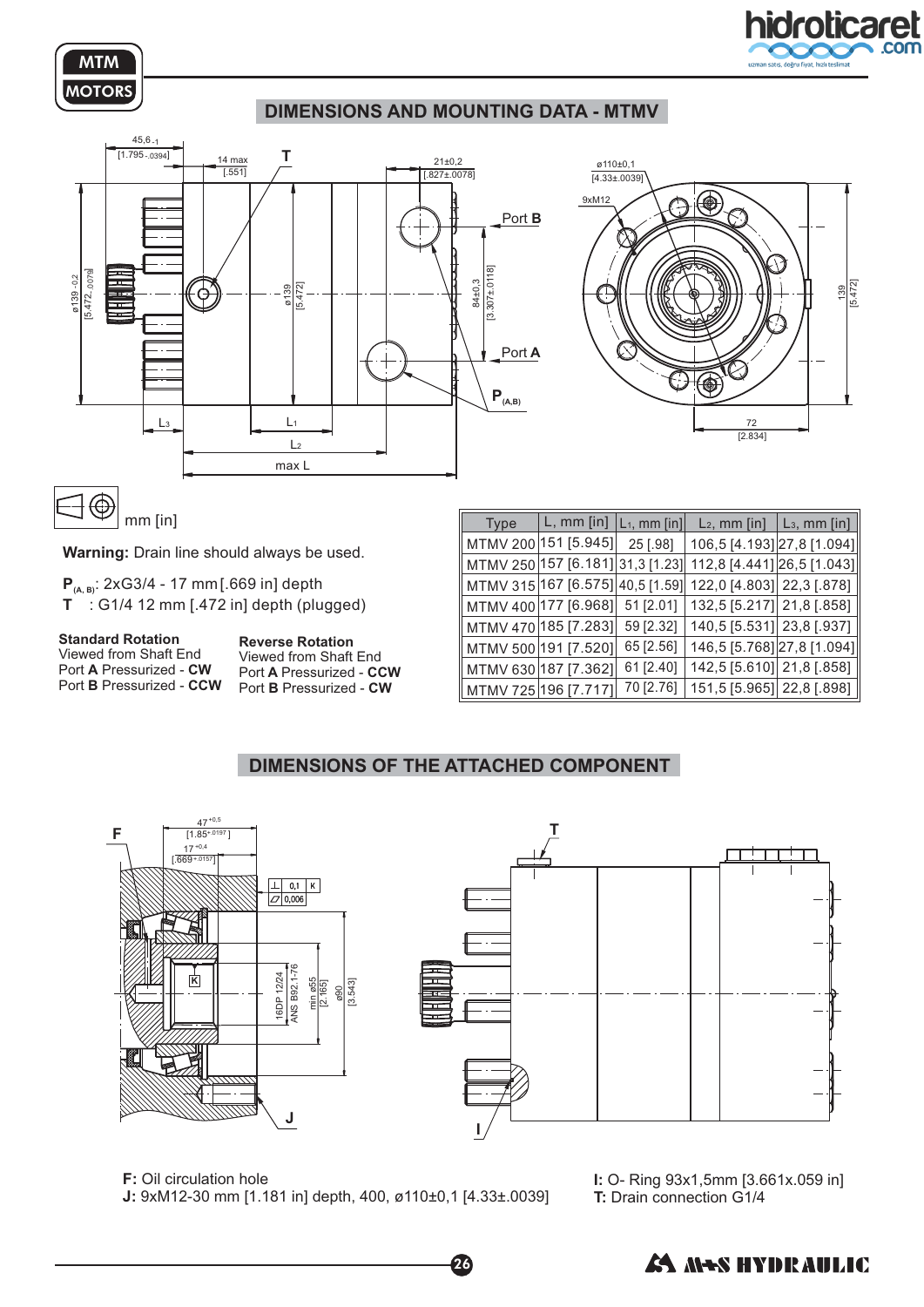

mm [in]

**Warning:** Drain line should always be used.

**Р<sub>(д, в)</sub>: 2xG3/4 - 17 mm[.669 in] depth** 

G1/4 12 mm [.472 in] depth (plugged) **T :**

**Standard Rotation** Port A Pressurized - CW Port **B** Pressurized - CCW Viewed from Shaft End

**Reverse Rotation** Port A Pressurized - CCW Port **B** Pressurized - CW Viewed from Shaft End

| <b>Type</b>                       | $L,$ mm $[$ in] | $ L_1$ , mm [in] | $L_2$ , mm [in]            | $L_3$ , mm [in] |
|-----------------------------------|-----------------|------------------|----------------------------|-----------------|
| MTM6V 200 151 [5.945]             |                 | 25 [.98]         | 106,5 [4.193] 27,8 [1.094] |                 |
| MTM6V 250 157 [6.181] 31,3 [1.23] |                 |                  | 112,8 [4.441] 26,5 [1.043] |                 |
| MTM6V 315 167 [6.575] 40,5 [1.59] |                 |                  | 122,0 [4.803] 22,3 [.878]  |                 |
| MTM6V 400 177 [6.968]             |                 | 51 [2.01]        | 132,5 [5.217] 21,8 [.858]  |                 |
| MTM6V 470   185 [7.283]           |                 | 59 [2.32]        | 140,5 [5.531] 23,8 [.937]  |                 |
| MTM6V 500 191 [7.520]             |                 | 65 [2.56]        | 146,5 [5.768] 27,8 [1.094] |                 |
| MTM6V 630 187 [7.362]             |                 | 61 [2.40]        | 142,5 [5.610] 21,8 [.858]  |                 |
| MTM6V 725 196 [7.717]             |                 | 70 [2.76]        | 151,5 [5.965] 22,8 [.898]  |                 |





**J:** 9xM12-30 mm [1.181 in] depth, 40<sup>°</sup>, ø110±0,1 [4.33±.0039] or 6xM12-30 mm [1.181 in] depth, situated in accordance with the bolts M12, shown on Fig.1, ø110±0,1 [4.33±.0039]

**I:** O- Ring 93x1,5mm [3.661x.059 in] **T:** Drain connection G1/4

# **DRAIN CONNECTION**

A drain line ought to be used when pressure in the return line can exceed the permissible pressure. It can be connected to the drain connection of the attached component. The maximum pressure in the drain line is limited by the attached component and its shaft seal.

The drain line must be possible for oil to flow freely between motor and attached component and must be led to the tank. The maximum pressure in the drain line is limited by the attached component and its seal.